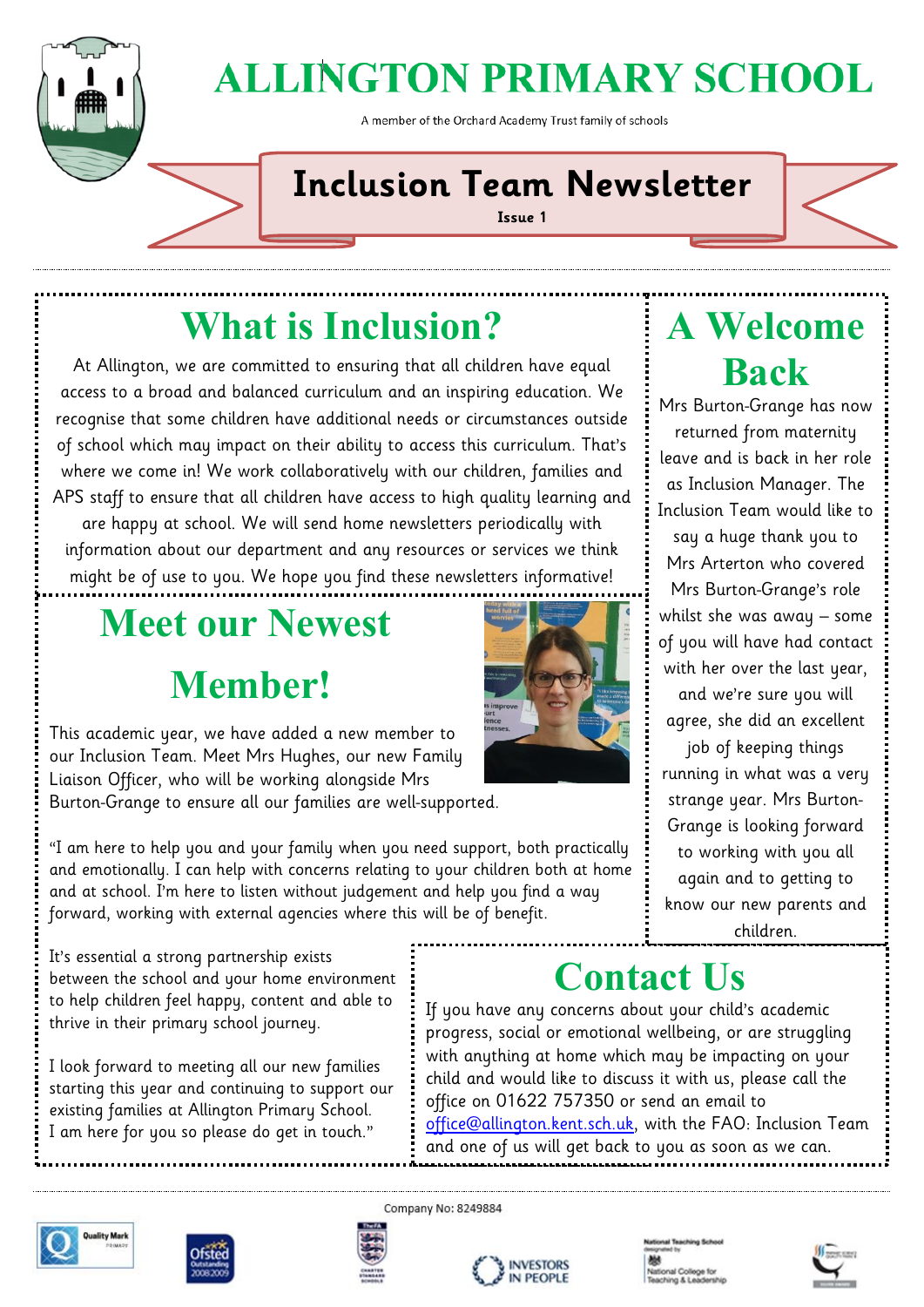

## **ALLINGTON PRIMARY SCHOOL**

A member of the Orchard Academy Trust family of schools

### **Inclusion Team Newsletter**

**Issue 1**

### **Upcoming Courses**

We are pleased to share with you some free online courses which are being offered to children and parents over the next few months.

#### **Bounce Back - Maidstone Mind**

#### Courses Available For Ages 9 through to 18 (Funded By Kent County Council & The National Lottery **Community Fund)**

Bounce Back is a 6 week, youth emotional resilience course for ages 9-18.

The course teaches young people how they can combat stress, deal with emotions and reduce anxiety so they can 'bounce back' from the challenges they face in life.

The course includes:

- An introduction to emotional resilience, get to know you games and activities
- Identifying support networks and understanding the importance of having a support network  $\bullet$
- Understanding anxiety and how it can impact on you
- Understanding stress and how to tackle it
- $\bullet$ The impact of relaxation on wellbeing & de-stress techniques
- Understanding decision making and how to make emotionally intelligent decisions  $\bullet$

#### ZOOM Sessions | 14th of September - 19th of October 2021 | 4pm - 5pm | Funded as part of the Reaching Communities Programme | Open to all with priority access for young people in Maidstone

#### To sign up – please visit this link or call us and we can book you a space. https://www.maidstonemind.org/virtual-bounce-back-courses/

#### <u> Kent Adult Education - Parenting Courses FREE!</u>

These courses are all delivered online and open to all so please take a look...

#### **Building Family Resilience**

Monday 20 September 2021. Time 9.30am - 11.30am. 4 weeks

#### **Autism Awareness**

Tuesday 21 September 2021. Time 9.30am - 11.30am. 4 weeks









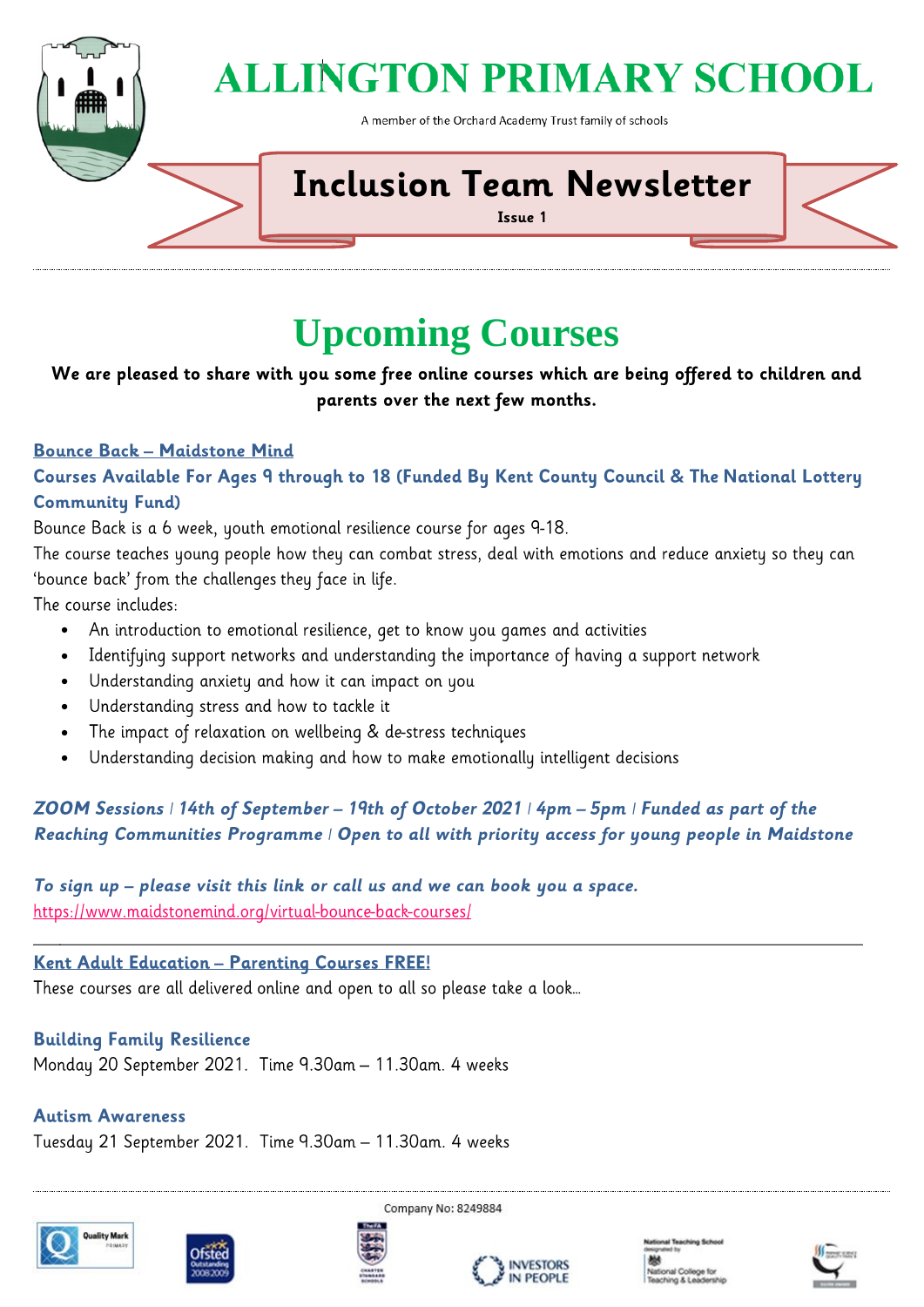

## **ALLINGTON PRIMARY SCHOOL**

A member of the Orchard Academy Trust family of schools

### **Inclusion Team Newsletter**

**Issue 1**

#### **Exploring Behaviour Strategies**

Tuesday 21 September 2021. Time 9.30am - 11.30am. 1 week Wednesday 17 November 2021. Time 9.30am - 11.30am. 1 week

#### **Confident Parent Confident Child**

Monday 8 November 2021. Time 9.30am - 11.30am. 5 weeks

#### **Managing Children's Behaviour**

Monday 8 November 2021. Time 9.30am - 11.30am. 5 weeks Monday 8 November 2021. Time 19.00pm - 21.00pm. 5 week

#### To sign up - please visit this link or call us and we can book you a space.

https://www.kentadulteducation.co.uk/course-areas/familycourses/parenting/?pageNumber=1&pageSize=10&sortOrder=StartingSoonest&alreadyStarted=No&category=Family %20Courses&subCategory=Parenting

#### Virtual Adult Recovery Plans

Mid Kent Mind are delighted to share that they have received funding to provide Virtual Adult Recovery Action Plans.

Adult RAPs are being offered to increase the wellbeing and improve the mental health of those who have been adversely affected by the pandemic. These one-on-one sessions with Mid Kent Mind's wellbeing workers will provide people with structured support as they begin to return to life under the 'New Normal'.

Over the course of a Recovery Action Plan, people will have the opportunity to identify areas where they may have struggled during the pandemic, and will be encouraged and supported as they take proactively steps to manage those areas in the future.

The Recovery Action Plan consists of the ten following areas:

- Managing Mental Health  $\bullet$
- Life Skills  $\bullet$
- Physical Health and Self-care  $\bullet$
- Relationships  $\bullet$
- Social Networks  $\bullet$
- $\bullet$ Aspirations
- $\bullet$ Responsibilities
- Addictive / Challenging Behaviour  $\bullet$
- Identity  $\bullet$
- Self-esteem  $\bullet$